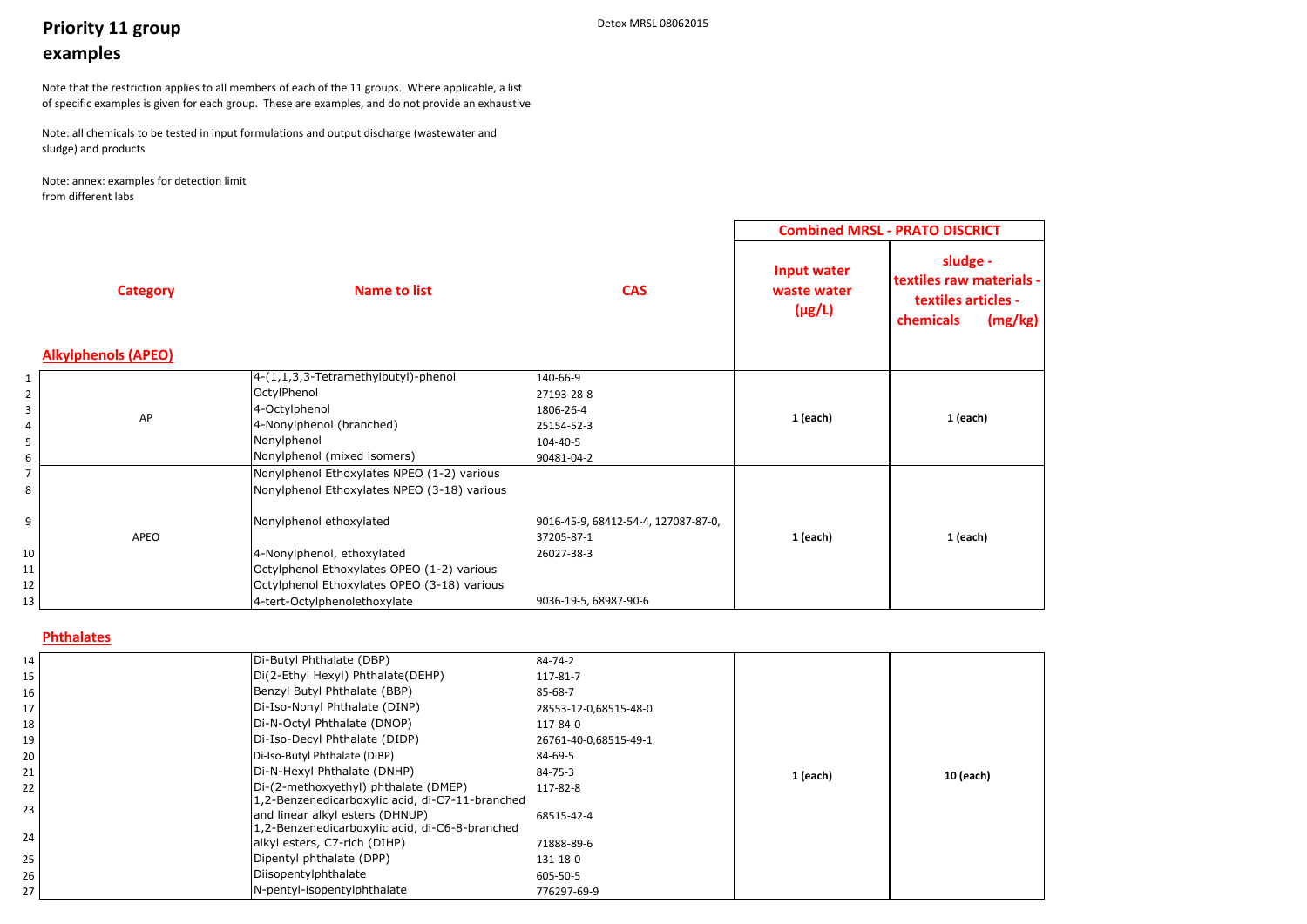**Category Name to list CAS**

**Input water waste water (μg/L)**

**sludge textiles raw materials textiles articles chemicals (mg/kg)**

# **Brominated and Chlorinated**

# **Flame retardants**

| 28 | Polybrominated diphenyl ethers (PBDEs) various |                                          |            |            |
|----|------------------------------------------------|------------------------------------------|------------|------------|
| 29 | Monobromo diphenyl ethers (MonoBDE) -          |                                          |            |            |
| 30 | Dibromo diphenyl ethers (DiBDE) -              |                                          |            |            |
| 31 | Tribromo diphenyl ethers (TriBDE) -            |                                          |            |            |
| 32 | Tetrabromo diphenyl ethers (TetraBDE)          | 40088-47-9                               |            |            |
| 33 | Pentabromo diphenyl ethers (PentaBDE)          | 32534-81-9                               |            |            |
| 34 | Hexabromo diphenyl ethers (HexaBDE)            | 36483-60-0                               |            |            |
| 35 | Heptabromo diphenyl ethers (HeptaBDE)          | 68928-80-3                               |            |            |
| 36 | Octabromo diphenyl ethers (OctaBDE)            | 32536-52-0                               |            |            |
| 37 | Nonabromo diphenyl ethers (NonaBDE)            | 63936-56-1                               | each = $5$ | each $=$ 5 |
| 38 | Decabromo diphenyl ether (DecaBDE)             | 1163-19-5                                |            |            |
| 39 | Tris(2,3-Dibromopropyl)-Phosphate              | 126-72-7                                 |            |            |
| 40 | Tris(2-Chloroethyl)Phosphate (TCEP)            | 115-96-8                                 |            |            |
| 41 | Hexabromocyclododecane (HBCDD)                 | 134237-50-6,134237-51-7,134237-52-<br>8. |            |            |
| 42 | Tetrabromo-bisphenol A (TBBPA)                 | 79-94-7                                  |            |            |
| 43 | Bis (2,3-dibromopropyl) phosphate              | 5412-25-9                                |            |            |
| 44 | Tris(1,3-dichloro-2-propyl)phosphate (TDCPP)   | 13674-87-8                               |            |            |
| 45 | Tris (1-chloro-2-propyl) phosphate (TCPP)      | 13674-84-5                               |            |            |
|    |                                                |                                          |            |            |

# **Amines (Associated with Azo dyes)**

| <u>dyes)</u> | restriction also applies to the use of the listed amines, such as for use in dye manufacture). |                |            |          |
|--------------|------------------------------------------------------------------------------------------------|----------------|------------|----------|
| 46           | 4-Aminodiphenyl                                                                                | $92 - 67 - 1$  |            |          |
| 47           | Benzidine                                                                                      | 92-87-5        |            |          |
| 48           | 4-Chloro-o-Toluidine                                                                           | 95-69-2        |            |          |
| 49           | 2-Naphthylamine                                                                                | 91-59-8        |            |          |
| 50           | o-Aminoazotoluene                                                                              | 97-56-3        |            |          |
| 51           | 2-Amino-4-Nitrotoluene                                                                         | 99-55-8        |            |          |
| 52           | p-Chloroaniline                                                                                | 106-47-8       |            |          |
| 53           | 2,4-Diaminoanisole                                                                             | 615-05-4       |            |          |
| 54           | 4,4'-Diaminodiphenylmethane                                                                    | 101-77-9       |            |          |
| 55           | 3,3'-Dichlorobenzidine                                                                         | 91-94-1        |            |          |
| 56           | 3,3'-Dimethoxybenzidine                                                                        | 119-90-4       |            |          |
| 57           | 3,3'-Dimethylbenzidine                                                                         | 119-93-7       |            |          |
| 58           | 3,3'-Dimethyl-4,4'diaminodiphenylmethane                                                       | 838-88-0       | $1$ (each) | 1 (each) |
| 59           | p-Cresidine                                                                                    | 120-71-8       |            |          |
| 60           | 4,4'-Methylene-Bis(2-Chloroaniline)                                                            | $101 - 14 - 4$ |            |          |
| 61           | 4,4'-Oxydianiline                                                                              | 101-80-4       |            |          |
| 62           | 4,4'-Thiodianiline                                                                             | 139-65-1       |            |          |
| 63           | o-Toluidine                                                                                    | 95-53-4        |            |          |
| 64           | 2,4-Toluylenediamine                                                                           | 95-80-7        |            |          |
| 65           | 2,4,5-Trimethylaniline                                                                         | 137-17-7       |            |          |
| 66           | o-Anisidine                                                                                    | 90-04-0        |            |          |
| 67           | p-Aminoazobenzene                                                                              | 60-09-3        |            |          |
|              |                                                                                                |                |            |          |





NOTE; the restriction applies to the manufacture/use all azo dyes that can release one or more of the listed amines (Note, the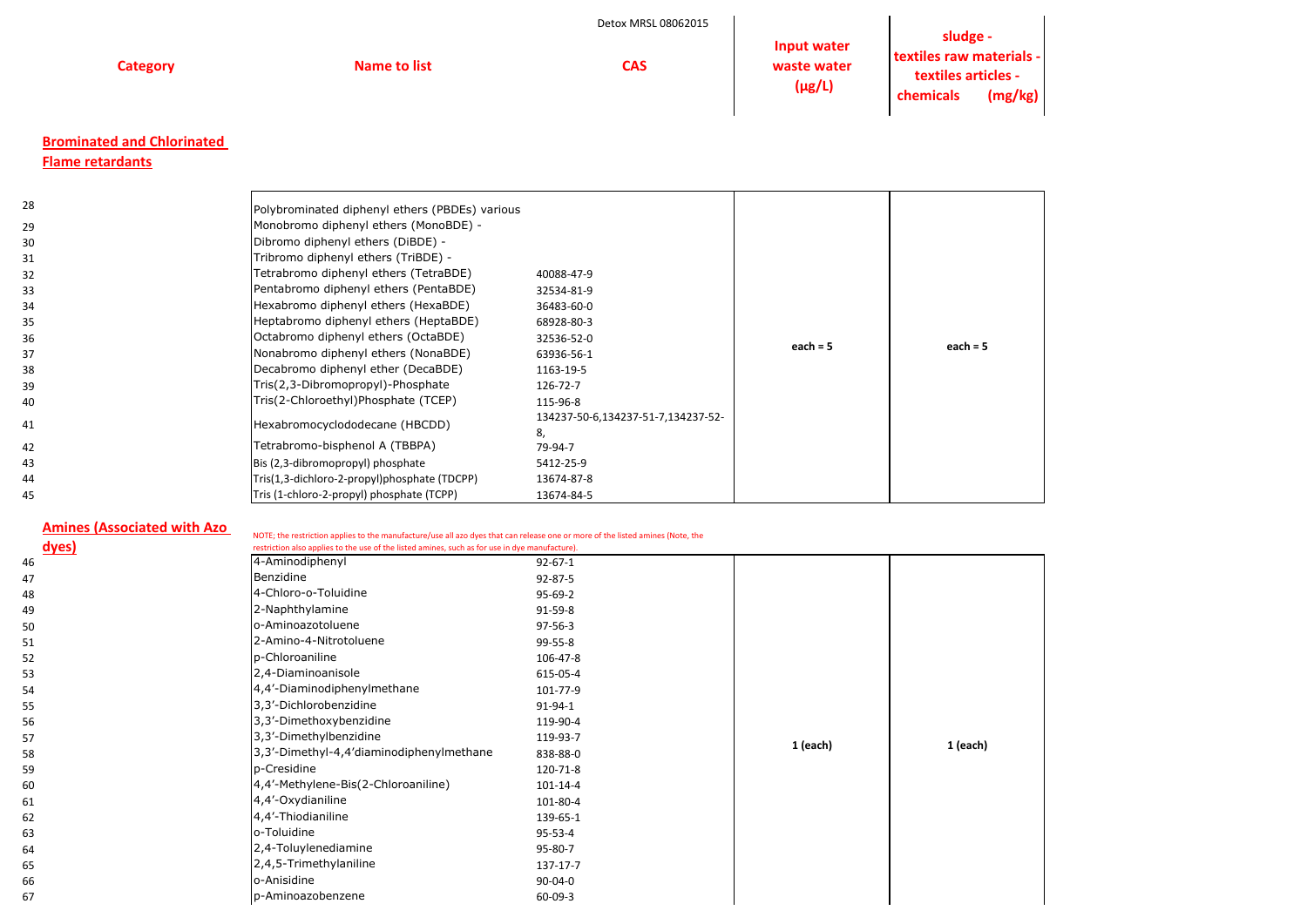



|                                  |                                  | Detox MRSL 08062015    |                                                  |                                                                                     |
|----------------------------------|----------------------------------|------------------------|--------------------------------------------------|-------------------------------------------------------------------------------------|
| <b>Category</b>                  | <b>Name to list</b>              | <b>CAS</b>             | <b>Input water</b><br>waste water<br>$(\mu g/L)$ | sludge -<br>textiles raw materials -<br>textiles articles -<br>chemicals<br>(mg/kg) |
| 68                               | 2,4-Xylidine                     | 95-68-1                |                                                  |                                                                                     |
| 69                               | 2,6-Xylidine                     | 87-62-7                |                                                  |                                                                                     |
| <b>Organotin compounds</b><br>70 | MBT(Monobutyltin)                | 78763-54-9             |                                                  |                                                                                     |
| 71                               | DBT(Dibutyltin)                  | 1002-53-5              |                                                  |                                                                                     |
| 72                               | TBT(Tributyltin)                 | 36643-28-4             |                                                  |                                                                                     |
| 73                               | DOT(Dioctyltin)                  | 94410-05-6             |                                                  |                                                                                     |
| 74                               | MOT(Monooctyltin)                | 15231-44-4             |                                                  |                                                                                     |
| 75                               | DPhT(Diphenyltin)                | 1011-95-6, 6381-06-2   |                                                  |                                                                                     |
| 76                               | TeBT(Tetrabutyltin)              | 1461-25-2              | $0,1$ (each)                                     | $1$ (each)                                                                          |
| 77                               | TCHT(Tricyclohexyl Tin)          | 6056-50-4              |                                                  |                                                                                     |
| 78                               | TPT(Tripropyltin)                | <b>NA</b>              |                                                  |                                                                                     |
| 79                               | TeET(Tetraethyltin)              | 597-64-8               |                                                  |                                                                                     |
| 80                               | Tributyltin oxide (TBTO)         | 56-35-9                |                                                  |                                                                                     |
| 81                               | Dibutyltin dichloride (DBTC)     | 683-18-1               |                                                  |                                                                                     |
| 82                               | Triphenyltin (TPhT)              | 668-34-8               |                                                  |                                                                                     |
| 83                               | Dibutyltin hydrogen borate (DBB) | 75113-37-0             |                                                  |                                                                                     |
| <b>PFCs</b>                      |                                  |                        |                                                  |                                                                                     |
| 84                               | <b>PFBA</b>                      | 375-22-4               |                                                  |                                                                                     |
| 85                               | PFPeA                            | 2706-90-3              |                                                  |                                                                                     |
| 86                               | PFHxA                            | 307-24-4               |                                                  |                                                                                     |
| 87                               | PFHpA                            | 375-85-9               |                                                  |                                                                                     |
| 88                               | <b>PFOA</b>                      | 335-67-1               |                                                  |                                                                                     |
| 89                               | <b>PFNA</b>                      | 375-95-1               |                                                  |                                                                                     |
| 90                               | <b>PFDA</b>                      | 335-76-2               |                                                  |                                                                                     |
| 91                               | PFUnA                            | 2058-94-8              | 0,01 (each)                                      | $0,01$ (each)                                                                       |
| 92                               | <b>PFDoA</b>                     | 307-55-1               |                                                  |                                                                                     |
| 93                               | PFTrA                            | 72629-94-8             |                                                  |                                                                                     |
| 94                               | PFteA                            | 376-06-7               |                                                  |                                                                                     |
| 95                               | <b>PFBS</b>                      | 375-73-5 or 59933-66-3 |                                                  |                                                                                     |
| 96                               | PFHxS                            | 355-46-4               |                                                  |                                                                                     |
| 97                               | PFHpS                            | 375-92-8               |                                                  |                                                                                     |
| 98                               | <b>PFOS</b>                      | 1763-23-1              |                                                  |                                                                                     |
| 99                               | <b>PFDS</b>                      | 335-77-3               |                                                  |                                                                                     |
| 100                              | $4:2$ FTOH                       | 2043-47-2              |                                                  |                                                                                     |
| 101                              | $6:2$ FTOH                       | 647-42-7               |                                                  |                                                                                     |
| 102                              | $8:2$ FTOH                       | 678-39-7               | $0,1$ (each)                                     | $0,1$ (each)                                                                        |
| 103                              | 10:2 FTOH                        | 865-86-1               |                                                  |                                                                                     |
| 104                              | $6:2$ FTA                        | 17527-29-6             |                                                  |                                                                                     |
| 105                              | 8:2 FTA                          | 27905-45-9             |                                                  |                                                                                     |
| 106                              | 10:2 FTA                         | 17741-60-5             |                                                  |                                                                                     |
| 107                              | <b>PFOSA</b>                     | 754-91-6               |                                                  |                                                                                     |
| 108                              | <b>POSF</b>                      | 307-35-7               |                                                  |                                                                                     |
| 109                              | N-Me-FOSA                        | 31506-32-8             |                                                  |                                                                                     |
| 110                              | N-Et-FOSA                        | 4151-50-2              | 0,01 (each)                                      | $0,01$ (each)                                                                       |
| 111                              | N-Me-FOSE alcohol                | 24448-09-7             |                                                  |                                                                                     |
|                                  |                                  |                        |                                                  |                                                                                     |

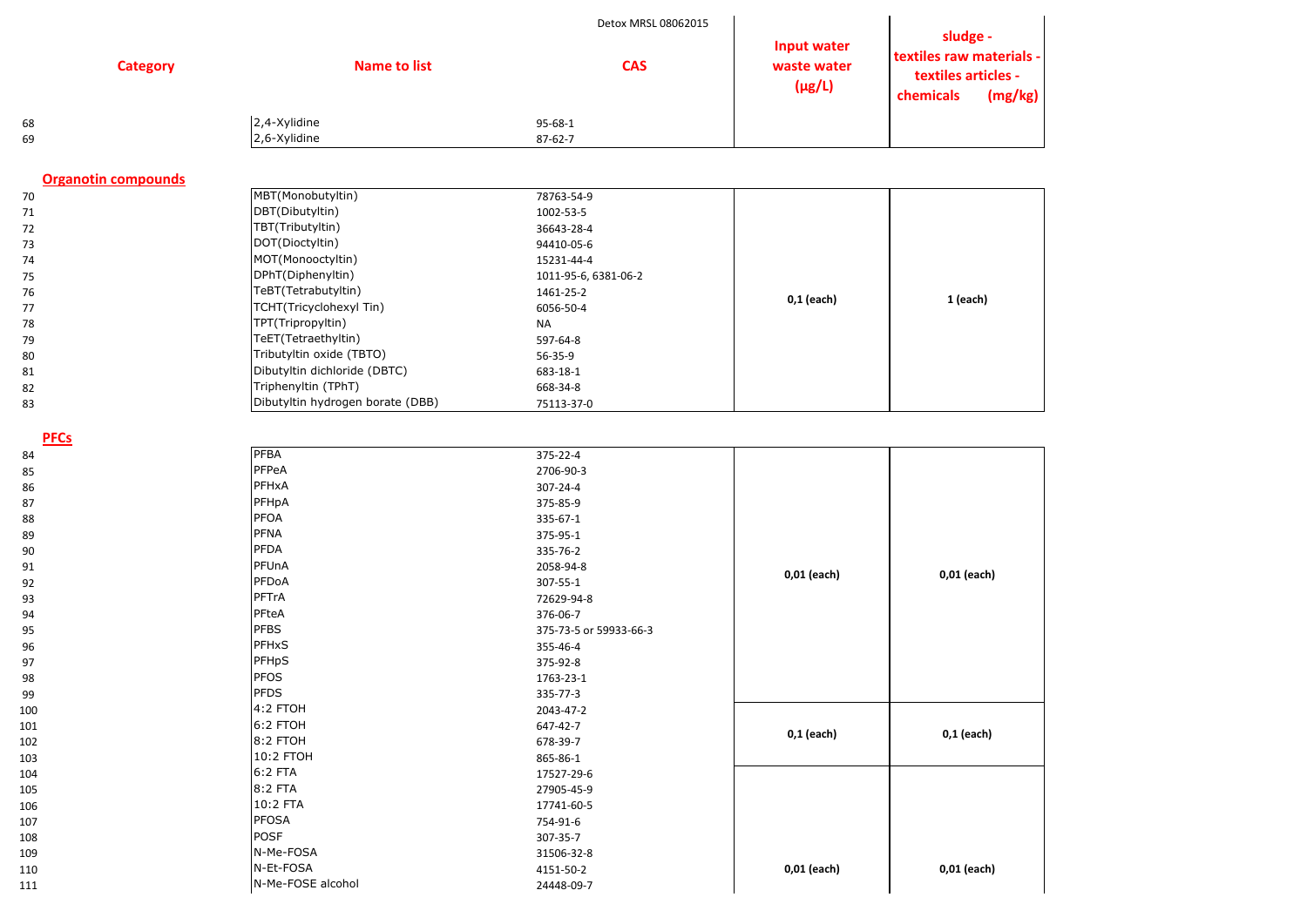

|     |                 |                     | Detox MRSL 08062015 |                                           | sludge -                                        |
|-----|-----------------|---------------------|---------------------|-------------------------------------------|-------------------------------------------------|
|     | <b>Category</b> | <b>Name to list</b> | <b>CAS</b>          | Input water<br>waste water<br>$(\mu g/L)$ | textiles raw materials -<br>textiles articles - |
|     |                 |                     |                     |                                           | (mg/kg)<br>chemicals                            |
| 112 |                 | N-Et-FOSE alcohol   | 1691-99-2           |                                           |                                                 |
| 113 |                 | $PF-3,7-DMOA$       | 172155-07-6         |                                           |                                                 |
| 114 |                 | <b>HPFHpA</b>       | 1546-95-8           |                                           |                                                 |
| 115 |                 | 4HPFUnA             | 34598-33-9          |                                           |                                                 |
| 116 |                 | 1H, 1H, 2H, 2H-PFOS | 27619-97-2          |                                           |                                                 |

#### **Chloro benzenes**

#### **Chlorinated solvents**

| 117 |                            | Dichlorobenzenes various  |             |            |
|-----|----------------------------|---------------------------|-------------|------------|
| 118 | 1,2-Dichlorobenzene        | $95 - 50 - 1$             |             |            |
| 119 | 1,3-Dichlorobenzene        | 541-73-1                  |             |            |
| 120 | 1,4-Dichlorobenzene        | 106-46-7                  |             |            |
| 121 |                            | Trichlorobenzenes various |             |            |
| 122 | 1,2,3-Trichlorobenzene     | 87-61-6                   |             |            |
| 123 | 1,2,4-trichlorobenzene     | 120-82-1                  |             |            |
| 124 | 1,3,5-Trichlorobenzene     | 108-70-3                  | 0,02 (each) | 0,5 (each) |
| 125 | Tetrachlorobenzene         | 12408-10-5                |             |            |
| 126 | 1,2,3,4-tetrachlorobenzene | 634-66-2                  |             |            |
| 127 | 1,2,3,5-tetrachlorobenzene | 634-90-2                  |             |            |
| 128 | 1,2,4,5-tetrachlorobenzene | 95-94-3                   |             |            |
| 129 | Pentachlorobenzene         | 608-93-5                  |             |            |
| 130 | Hexachlorobenzene          | 118-74-1                  |             |            |
| 131 | chlorobenzene              | 108-90-7                  |             |            |

| 132 | Dichloromethane           | 75-09-2       |          |            |
|-----|---------------------------|---------------|----------|------------|
| 133 | <b>Chloroform</b>         | 67-66-3       |          |            |
| 134 | Tetrachloromethane        | $56 - 23 - 5$ |          |            |
| 135 | 1,1,2-Trichloroethane     | 79-00-5       |          | 0,5 (each) |
| 136 | 1,1-Dichloroethane        | $75 - 34 - 3$ |          |            |
| 137 | 1,2-Dichloroethane        | 107-06-2      |          |            |
| 138 | Trichloroethylene         | 79-01-6       |          |            |
| 139 | Perchloroethylene         | 127-18-4      | 1 (each) | 10         |
| 140 | $1,1,1$ -trichloroethane  | $71 - 55 - 6$ |          |            |
| 141 | 1,1,1,2-Tetrachloroethane | 630-20-6      |          |            |
| 142 | 1,1,2,2-Tetrachloroethane | 79-34-5       |          |            |
| 143 | Pentachloroethane         | $76-01-7$     |          | 0,5 (each) |
| 144 | 1,1-Dichloroethylene      | $75 - 35 - 4$ |          |            |
| 145 | 1,2,3-trichloropropane    | 96-18-4       |          |            |

**Chloro phenols**

| 146 | Pentachlorophenols (PCP)  | 87-86-5    |  |
|-----|---------------------------|------------|--|
| 147 | Tetrachlorophenols (TeCP) | 25167-83-3 |  |
| 148 | 2,3,4,5-Tetrachlorophenol | 4901-51-3  |  |
| 149 | 2,3,4,6-Tetrachlorophenol | 58-90-2    |  |
| 150 | 2,3,5,6-tetrachlorophenol | 935-95-5   |  |
| 151 | Trichlorophenol (TriCP)   | 25167-82-2 |  |
| 152 | 2,4,6-trichlorophenol     | 88-06-2    |  |
| 153 | 2,3,4-trichlorophenol     | 15950-66-0 |  |

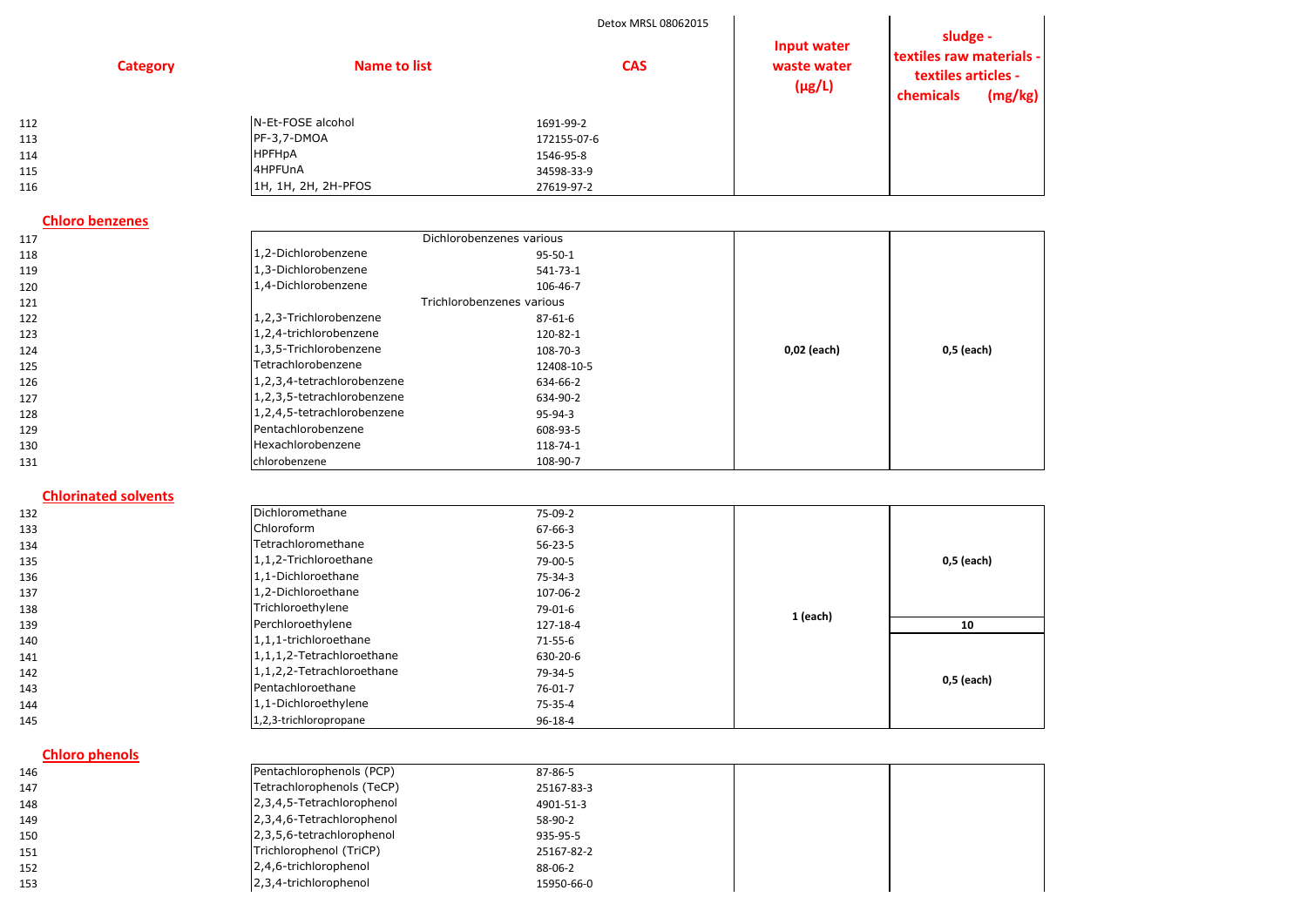|                     |                                   | Detox MRSL 08062015 | <b>Input water</b>         | sludge -                                                                |
|---------------------|-----------------------------------|---------------------|----------------------------|-------------------------------------------------------------------------|
| <b>Category</b>     | <b>Name to list</b>               | <b>CAS</b>          | waste water<br>$(\mu g/L)$ | textiles raw materials -<br>textiles articles -<br>chemicals<br>(mg/kg) |
| 154                 | 2,3,5-trichlorophenol             | 933-78-8            |                            |                                                                         |
| 155                 | 2,3,6-trichlorophenol             | 933-75-5            | 0,5 (each)                 | 0,05 (each)                                                             |
| 156                 | 2,4,5-trichlorophenol             | 95-95-4             |                            |                                                                         |
| 157                 | 3,4,5-trichlorophenol             | 609-19-8            |                            |                                                                         |
| 158                 | Dichlorophenols (DiCP)            | 25167-81-1          |                            |                                                                         |
| 159                 | 2,3-dichlorophenol                | 576-24-9            |                            |                                                                         |
| 160                 | 2,4-dichlorophenol                | 120-83-2            |                            |                                                                         |
| 161                 | 2,5-dichlorophenol                | 583-78-8            |                            |                                                                         |
| 162                 | 3, 4-dichlorophenol               | $95 - 77 - 2$       |                            |                                                                         |
| 163                 | 3, 5-dichlorophenol               | 591-35-5            |                            |                                                                         |
| 164                 | Mono Chlorophenol various         |                     |                            |                                                                         |
| <b>SCCP</b>         |                                   |                     |                            |                                                                         |
| 165                 | <b>SCCP C10-13</b>                | 85535-84-8          | $0,5$ (sum)                | $1$ (sum)                                                               |
| <b>Heavy metals</b> |                                   |                     |                            |                                                                         |
| 166                 | Total Cadmium(Cd)                 | 7440-43-9           | 0,1                        | $\mathbf{1}$                                                            |
| 167                 | Total Lead(Pb)                    | 7439-92-1           | $\mathbf{1}$               | $\mathbf{1}$                                                            |
| 168                 | Total Mercury(Hg)                 | 7439-97-6           | 0,5                        | $\mathbf{1}$                                                            |
| 169                 | Total Hexavalent chromium (Cr-VI) | 18540-29-9          | $\mathbf{1}$               | $\mathbf{1}$                                                            |

# **Beyond Priority 11 group examples**

**NOTE; Categories are in no particular order**

#### **Brominated solvents**

| 174 Br-solvent                  | 1,2-dibromoethane                                       | 106-93-4      |          |          |
|---------------------------------|---------------------------------------------------------|---------------|----------|----------|
| 175 Br-solvent                  | 1-bromopropane; n-propyl bromide                        | 106-94-5      | 1 (each) | 1 (each) |
| 176 Br-solvent/dye intermediate | Bromoethane                                             | 74-96-4       |          |          |
| 177 Br-solvent/dye intermediate | 2-bromopropane                                          | $75 - 26 - 3$ |          |          |
| $\alpha$ -chlorotoluenes        |                                                         |               |          |          |
| 178 α-chlorotoluene             | Benzyl chloride; $\alpha$ -chlorotoluene                | 100-44-7      |          |          |
| 179 $α$ -chlorotoluene          | p-chlorobenzotrichloride                                | 5216-25-1     | 1 (each) | 1 (each) |
| 180 $α$ -chlorotoluene          | $\alpha, \alpha$ , a-trichlorotoluene; benzotrichloride | 98-07-7       |          |          |
| 181 α-chlorotoluene             | $\alpha$ , $\alpha$ -Dichlorotoluene (Benzal chloride)  | 98-87-3       |          |          |
|                                 |                                                         |               |          |          |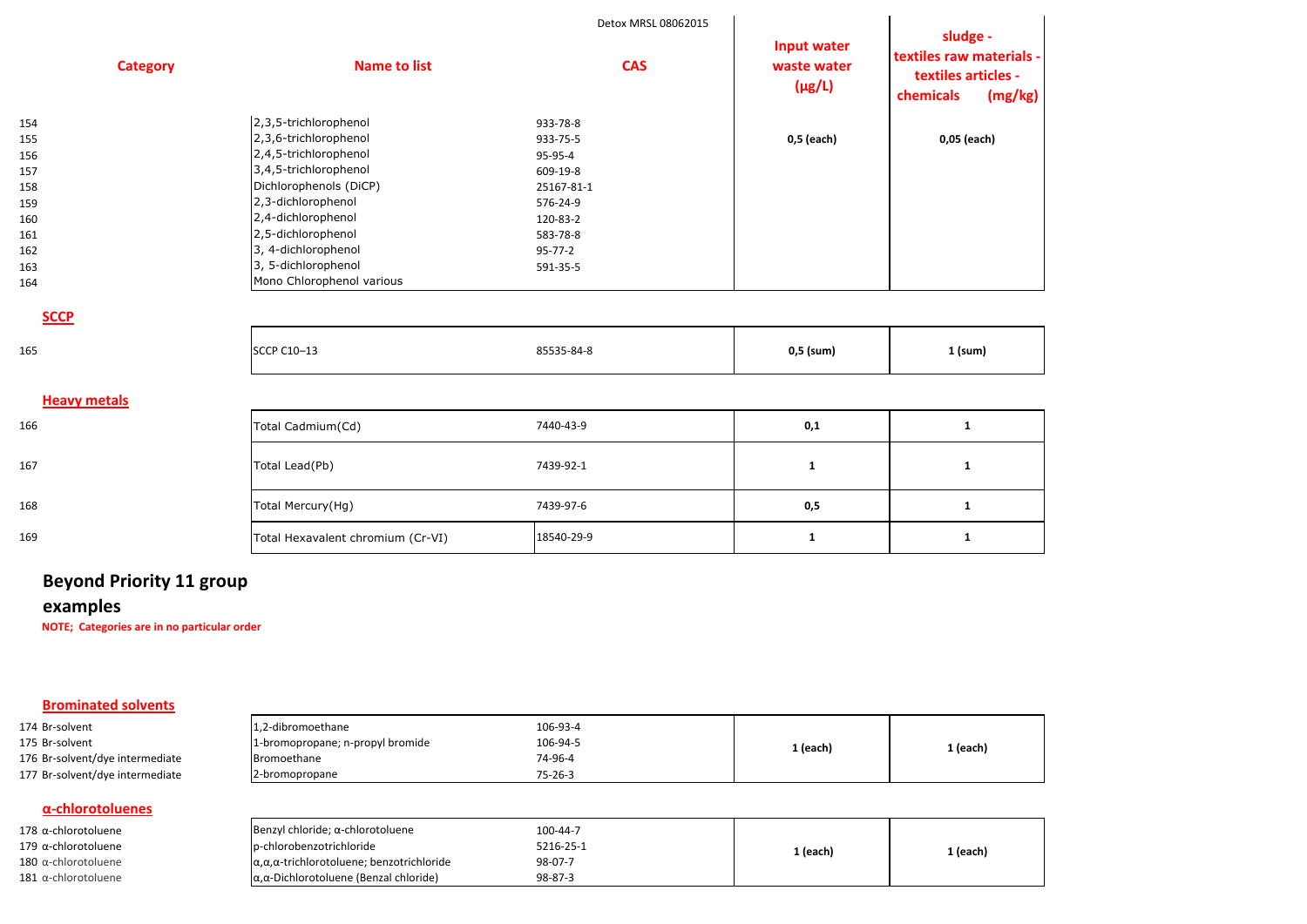



| <b>Category</b>             | <b>Name to list</b>                                  | Detox MRSL 08062015<br><b>CAS</b> | <b>Input water</b><br>waste water<br>$(\mu g/L)$ | sludge -<br>textiles raw materials -<br>textiles articles -<br>chemicals<br>(mg/kg) |
|-----------------------------|------------------------------------------------------|-----------------------------------|--------------------------------------------------|-------------------------------------------------------------------------------------|
| <b>Glycol ethers</b>        |                                                      |                                   |                                                  |                                                                                     |
| 239 glycol ether            | Glycol; diglyme                                      | 111-96-6                          |                                                  |                                                                                     |
| 240 glycol ether            | Ethylene glycol monomethyl ether                     | 109-86-4                          |                                                  |                                                                                     |
|                             | Ethylene glycol monomethyl ether acetate; 2-         |                                   |                                                  |                                                                                     |
| 241 glycol ether            | Methoxyethyl acetate                                 | 110-49-6                          |                                                  |                                                                                     |
|                             | 1,2-dimethoxyethane; ethylene glycol dimethyl ether; |                                   |                                                  |                                                                                     |
| 242 glycol ether            | <b>EGDME</b>                                         | 110-71-4                          | 10 (each)                                        | 10 (each)                                                                           |
| 243 glycol ether            | Ethylene glycol monoethyl ester                      | 110-80-5                          |                                                  |                                                                                     |
| 244 glycol ether            | Ethylene glycol monoethyl ether acetate              | 111-15-9                          |                                                  |                                                                                     |
| 245 glycol ether            | 1,2-diethoxyethane                                   | 629-14-1                          |                                                  |                                                                                     |
| 246 glycol ether            | Ethylene glycol                                      | $107 - 21 - 1$                    |                                                  |                                                                                     |
| 247 glycol ether            | Glycol; triglyme (TEGDME)                            | 112-49-2                          |                                                  |                                                                                     |
| <b>N-nitroso compounds</b>  |                                                      |                                   |                                                  |                                                                                     |
| 266 N-nitroso compounds     | N-Nitrosopiperidine                                  | 100-75-4                          |                                                  |                                                                                     |
| 267 N-nitroso compounds     | N-Nitrosomethylethylamine                            | 10595-95-6                        |                                                  |                                                                                     |
| 268 N-nitroso compounds     | N-Nitrosodiethanolamine                              | 1116-54-7                         |                                                  |                                                                                     |
| 269 N-nitroso compounds     | N-Ethyl-N-nitrosoanilin                              | 612-64-6                          |                                                  |                                                                                     |
| 270 N-nitroso compounds     | N-Methyl-N-nitrosoanilin                             | 614-00-6                          |                                                  |                                                                                     |
| 271 N-nitroso compounds     | N-Nitrosodi-n-propylamine                            | 621-64-7                          |                                                  |                                                                                     |
| 272 N-nitroso compounds     | N-Nitrosodimethylamine                               | 62-75-9                           |                                                  |                                                                                     |
| 273 N-nitroso compounds     | N-Methyl-N'-nitro-N-nitrosoguanidine                 | $70 - 25 - 7$                     | 5 (each)                                         | 10 (each)                                                                           |
| 274 N-nitroso compounds     | N-Nitrosodiphenylamine                               | 86-30-6                           |                                                  |                                                                                     |
| 275 N-nitroso compounds     | N-Nitrosodiethylamine (NDEA)                         | $55 - 18 - 5$                     |                                                  |                                                                                     |
| 276 N-nitroso compounds     | N-Nitrosodi-n-butylamine (NDBA)                      | 924-16-3                          |                                                  |                                                                                     |
| 277 N-nitroso compounds     | N-Nitrosopyrrolidine (NPYR)                          | 930-55-2                          |                                                  |                                                                                     |
| 278 N-nitroso compounds     | N-Nitrosomorpholine (NMOR)                           | 59-89-2                           |                                                  |                                                                                     |
| 279 other nitroso compounds | p-Nitrosodiphenylamine                               | 156-10-5                          |                                                  |                                                                                     |
|                             |                                                      |                                   |                                                  |                                                                                     |

# **Polyaromatic hydrocarbons (PAHs)**

| 280 polyaromatic hydrocarbons (PAHs) | Anthracene                           | 120-12-7      |            |            |
|--------------------------------------|--------------------------------------|---------------|------------|------------|
| 281 polyaromatic hydrocarbons (PAHs) | Pyrene                               | 129-00-0      |            |            |
| 282 polyaromatic hydrocarbons (PAHs) | Polycyclic Aromatic Compounds (PACs) | 130498-29-2   |            |            |
| 283 polyaromatic hydrocarbons (PAHs) | benzo[e]pyrene                       | 192-97-2      |            |            |
| 284 polyaromatic hydrocarbons (PAHs) | Indeno[1,2,3-cd]pyren                | 193-39-5      |            |            |
| 285 polyaromatic hydrocarbons (PAHs) | benzo[j]fluoranthene                 | 205-82-3      |            |            |
| 286 polyaromatic hydrocarbons (PAHs) | Benzo[b]fluoranthene                 | 205-99-2      |            |            |
| 287 polyaromatic hydrocarbons (PAHs) | Benzo[k]fluoranthene                 | 207-08-9      |            |            |
| 288 polyaromatic hydrocarbons (PAHs) | Acenaphthylen                        | 208-96-8      |            |            |
| 289 polyaromatic hydrocarbons (PAHs) | 9,10-Benzophenanthren                | 217-59-4      | 0,5 (each) | 0,5 (each) |
| 290 polyaromatic hydrocarbons (PAHs) | Chrysene                             | 218-01-9      |            |            |
| 291 polyaromatic hydrocarbons (PAHs) | benzo[a]pyrene; benzo[def]chrysene   | $50 - 32 - 8$ |            |            |
| 292 polyaromatic hydrocarbons (PAHs) | Dibenz[a,h]anthracene                | $53 - 70 - 3$ |            |            |
| 293 polyaromatic hydrocarbons (PAHs) | Benz[a]anthracene                    | $56 - 55 - 3$ |            |            |
| 294 polyaromatic hydrocarbons (PAHs) | Coal tar pitch                       | 65996-93-2    |            |            |
| 295 polyaromatic hydrocarbons (PAHs) | Anthracene oil                       | 90640-80-5    |            |            |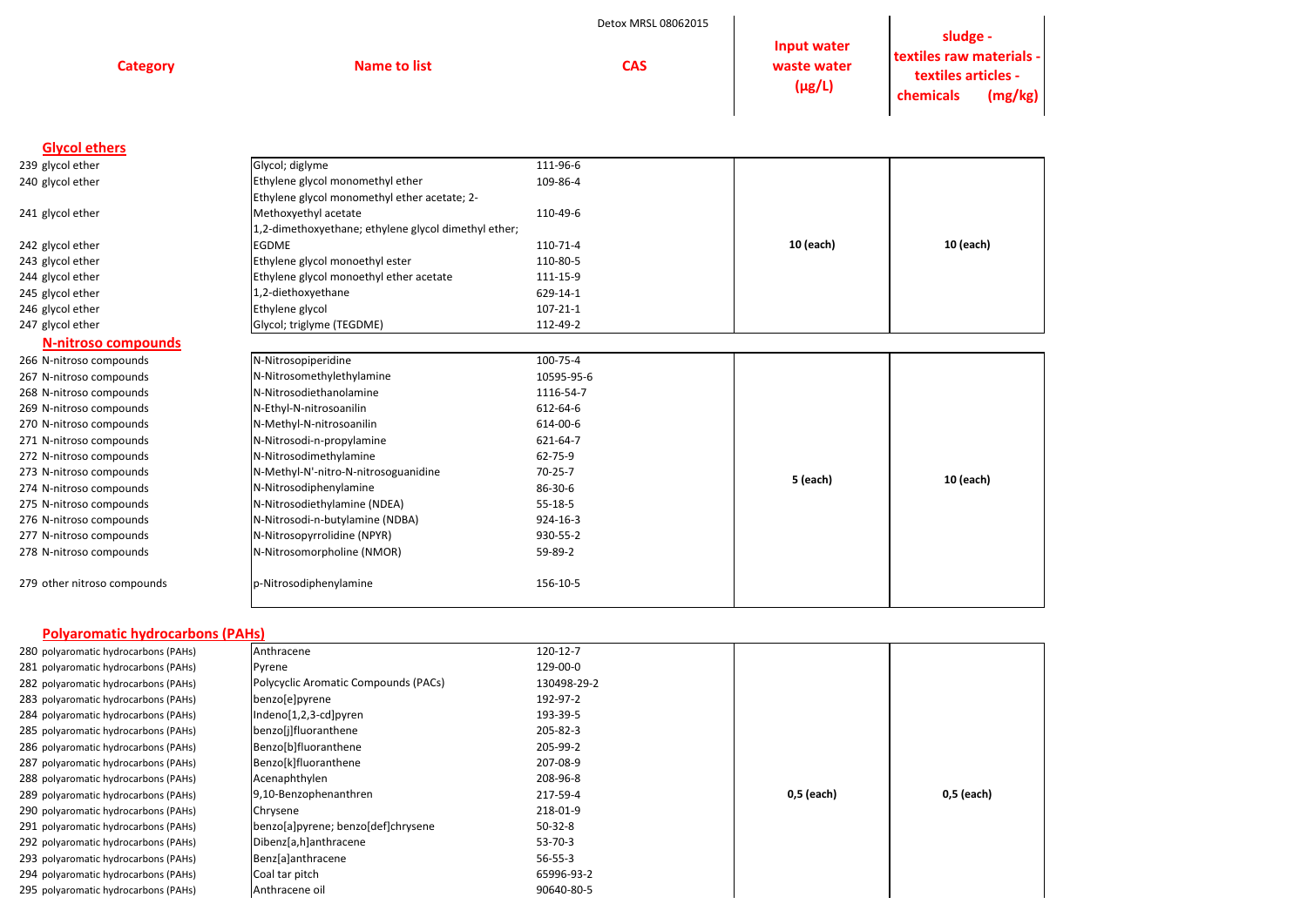#### **Metals/metalloids:**

| 10<br>10 |
|----------|

|                                      |                                                       | Detox MRSL 08062015 |                                           | sludge -                                                                |  |
|--------------------------------------|-------------------------------------------------------|---------------------|-------------------------------------------|-------------------------------------------------------------------------|--|
| <b>Category</b>                      | <b>Name to list</b><br><b>CAS</b>                     |                     | Input water<br>waste water<br>$(\mu g/L)$ | textiles raw materials -<br>textiles articles -<br>(mg/kg)<br>chemicals |  |
| 296 polyaromatic hydrocarbons (PAHs) | Anthracene oil, anthracene paste                      | 90640-81-6          |                                           |                                                                         |  |
| 297 polyaromatic hydrocarbons (PAHs) | Anthracene oil, anthracenelow                         | 90640-82-7          |                                           |                                                                         |  |
| 298 polyaromatic hydrocarbons (PAHs) | Naphthalene                                           | $91-20-3$           | $\overline{2}$                            |                                                                         |  |
| 299 polyaromatic hydrocarbons (PAHs) | Anthracene oil, anthracene paste, anthracene fraction | 91995-15-2          |                                           |                                                                         |  |
| 300 polyaromatic hydrocarbons (PAHs) | Anthracene oil, anthracene paste, distn. Lights       | 91995-17-4          |                                           |                                                                         |  |
| 301 polyaromatic hydrocarbons (PAHs) | Benzo[ghi]perylene                                    | 191-24-2            | 0,5 (each)                                | 0,5 (each)                                                              |  |
| 302 polyaromatic hydrocarbons (PAHs) | Fluoranthene                                          | 206-44-0            |                                           |                                                                         |  |
| 303 polyaromatic hydrocarbons (PAHs) | Acenaphthene                                          | 83-32-9             |                                           |                                                                         |  |
| 304 polyaromatic hydrocarbons (PAHs) | Phenanthrene                                          | 85-01-8             |                                           |                                                                         |  |

# **Category**

**Name to list CAS**



#### **Antioxidant**

#### 170 antioxidant

| 170 antioxidant | 2,4,6-tri(t-butyl)Phenol                                                                                        | 732-26-3   |         |          |
|-----------------|-----------------------------------------------------------------------------------------------------------------|------------|---------|----------|
| 171 antioxidant | 2,6-di-tert-butyl-4-(1-methylpropyl)-hydroxybenzene<br>2,6-di-tert-butyl-4-(methylthioacetic acid, 2-ethylhexyl | 17540-75-9 | 5 (sum) | 10 (sum) |
| 172 antioxidant | ester)-hydroxybenzene                                                                                           | 80387-97-9 |         |          |
| 173 antioxidant | 6,6'-di-tert-butyl-4,4'-thiodi-m-cresol                                                                         | 96-69-5    |         |          |

|                   | $($ methylenebis $(4,1)$ -phenylenazo $(1-(3))$         |             |          |          |
|-------------------|---------------------------------------------------------|-------------|----------|----------|
|                   | (dimethylamino)propyl)-1,2-dihydro-6-hydroxy-4-methyl-  |             |          |          |
|                   | [2-oxopyridine-5,3-diyl])]-1,1'-dipyridinium dichloride |             |          |          |
| 182 azo dye (CMR) | dihydrochloride                                         | 118658-99-4 |          |          |
| 183 azo dye (CMR) | <b>IC.I. Acid Red 26</b>                                | 3761-53-3   |          |          |
| 184 azo dye (CMR) | Pigment Rot 53:1 (C.I. 15585:1); D&C Red No. 9          | 5160-02-1   |          |          |
| 185 azo dye (CMR) | <b>IC.I. Solvent Yellow 14</b>                          | 842-07-9    | 1 (each) | 5 (each) |
|                   | 1,2-dihydro-6-hydroxy-4-methyl-1-[3-(1-                 |             |          |          |
|                   | methylethoxy)propyl]-2-oxo-5-[[4-                       |             |          |          |
| 186 azo dye (CMR) | (phenylazo)phenyl]azo]-3-pyridinecarbonitrile           | 85136-74-9  |          |          |
| 187 azo dye (CMR) | C.I. Disperse Yellow 3                                  | 2832-40-8   |          |          |
|                   |                                                         |             |          |          |

#### **Azo dyes that release carcinogenic amines through reductive cleavage (in addition to the priority 11**

# **examples linked to amines listed in EU & Chinese regulations)**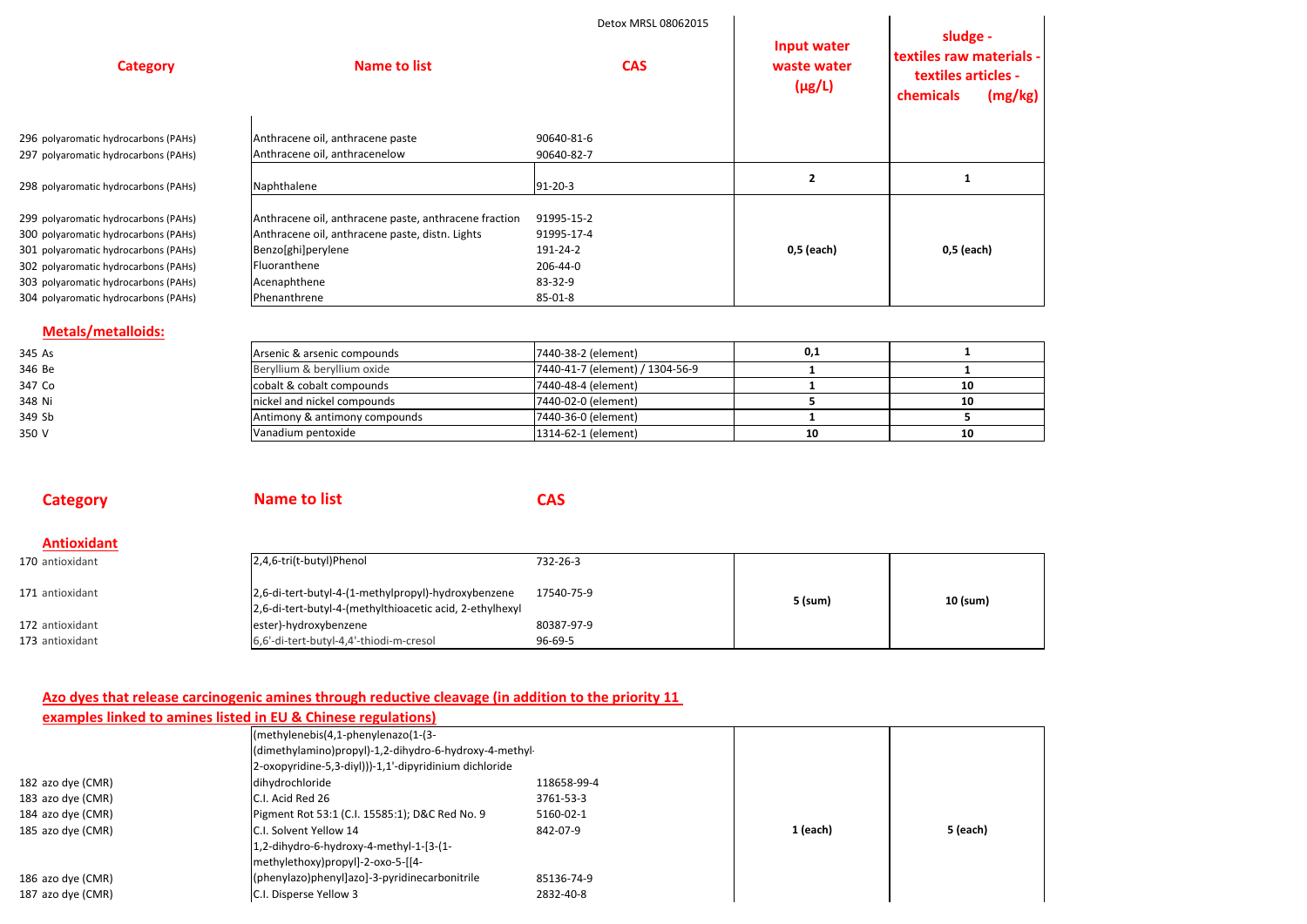

### **Dyes**

|                   |                                                                 | Detox MRSL 08062015 |                                           |                                                                                   |
|-------------------|-----------------------------------------------------------------|---------------------|-------------------------------------------|-----------------------------------------------------------------------------------|
| <b>Category</b>   | <b>Name to list</b>                                             | <b>CAS</b>          | Input water<br>waste water<br>$(\mu g/L)$ | sludge -<br>textiles raw materials<br>textiles articles -<br>(mg/kg)<br>chemicals |
| 188 azo dye (CMR) | C.I. Solvent Yellow 2                                           | $60-11-7$           |                                           |                                                                                   |
| 189 azo dye (CMR) | C.I. Direct Blue 218                                            | 28407-37-6          |                                           |                                                                                   |
| 190 azo dye amine | Diaminobenzidine [biphenyl-3,3',4,4'-tetrayltetraamine] 91-95-2 |                     |                                           |                                                                                   |
| 191 azo dye amine | diaminotoluene                                                  | 25376-45-8          | $1$ (each)                                | $1$ (each)                                                                        |
| 192 azo dye amine | N,N'-Diacetylbenzidine                                          | 613-35-4            |                                           |                                                                                   |
| 193 azo dye amine | toluene-2,4-diammonium sulphate                                 | 65321-67-7          |                                           |                                                                                   |

#### **Dye intermediate**

208 dye intermediate

| 194 dye (CMR) | C.I. Acid Violet 49                                   | 1694-09-3   |          |          |
|---------------|-------------------------------------------------------|-------------|----------|----------|
|               | Methanaminium, N-[4-[bis[4-                           |             |          |          |
|               | (dimethylamino)phenyl]methylene]-2,5-cyclohexadien-1- |             |          |          |
| 195 dye (CMR) | ylidene]-N-methyl-, chloride                          | 548-62-9    |          |          |
| 196 dye (CMR) | C.I. Basic Red 9 monohydrochloride                    | 569-61-9    |          |          |
|               | C.I. 77332, C.I. Pigment Black 25, cobalt nickel gray |             |          |          |
| 197 dye (CMR) | periclase                                             | 68186-89-0  |          |          |
|               | C.I. 77900, C.I. Pigment Yellow 157, nickel barium    |             |          |          |
| 198 dye (CMR) | titanium primrose priderite                           | 68610-24-2  |          |          |
| 199 dye (CMR) | D&C Red No. 19                                        | 81-88-9     | 1 (each) | 5 (each) |
|               |                                                       |             |          |          |
| $200$ dye     | 3-ethyl-2-methyl-2-(3-methylbutyl)-1,3-oxazolidine    | 143860-04-2 |          |          |
| 201 dye       | Auramine hydrochloride                                | 2465-27-2   |          |          |
| 202 dye       | C.I. Basic Green 4 leuco base                         | 129-73-7    |          |          |
| $203$ dye     | C.I. Disperse Blue 1                                  | 2475-45-8   |          |          |
| 204 dye       | C.I. Pigment Brown 22                                 | 29398-96-7  |          |          |
| 205 dye       | C.I. Pigment Red 53; D&C Red No. 8                    | 2092-56-0   |          |          |
| 206 dye       | Pigment Red 168                                       | 4378-61-4   |          |          |
| 207 dye       | Disperse Orange 11                                    | 82-28-0     |          |          |

| 208 dye intermediate | 3-amino-9-ethyl carbazole, 9-ethylcarbazol-3-ylamine | 132-32-1      |          |          |
|----------------------|------------------------------------------------------|---------------|----------|----------|
| 209 dye intermediate | 4,4-isobutylethylidenediphenol                       | 6807-17-6     |          |          |
| 210 dye intermediate | 4-amino-3-fluorophenol                               | 399-95-1      |          |          |
| 211 dye intermediate | Anthraguinone                                        | 84-65-1       |          |          |
| 212 dye intermediate | anthraquinone, 1-hydroxy                             | 129-43-1      | 1 (each) | 5 (each) |
| 213 dye intermediate | Carbazole                                            | 86-74-8       |          |          |
| 214 dye intermediate | diazomethane                                         | 334-88-3      |          |          |
| 215 dye intermediate | Dimethylcarbamoyl chloride                           | 79-44-7       |          |          |
| 216 dye intermediate | quinoline                                            | $91 - 22 - 5$ |          |          |
| 217 dye reagent      | potassium bromate                                    | 7758-01-2     |          |          |

### **Dinitrotoluenes**

| 218 dinitrotoluene | 2,4-dinitrotoluene              | 121-14-2   |              |            |
|--------------------|---------------------------------|------------|--------------|------------|
| 219 dinitrotoluene | dinitrotoluene (isomer mixture) | 25321-14-6 |              |            |
| 220 dinitrotoluene | 2,3-dinitrotoluene              | 602-01-7   |              |            |
| 221 dinitrotoluene | 2,6-Dinitrotoluene              | 606-20-2   | $0,1$ (each) | $1$ (each) |
| 222 dinitrotoluene | 3,4-dinitrotoluene              | 610-39-9   |              |            |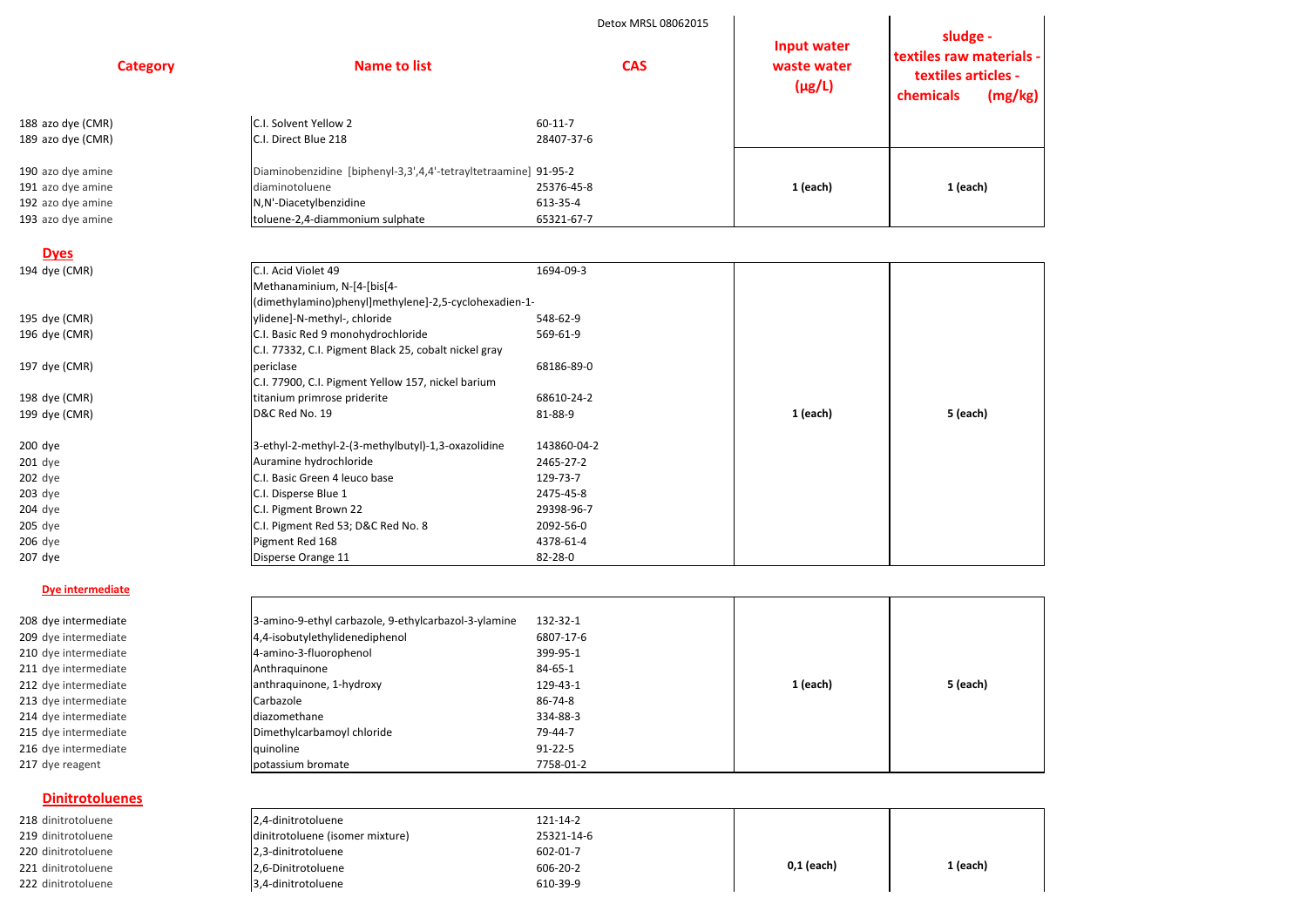



|                                  |                                                                                                      | Detox MRSL 08062015 | <b>Input water</b>         | sludge -                                                                |
|----------------------------------|------------------------------------------------------------------------------------------------------|---------------------|----------------------------|-------------------------------------------------------------------------|
| <b>Category</b>                  | <b>Name to list</b>                                                                                  | <b>CAS</b>          | waste water<br>$(\mu g/L)$ | textiles raw materials -<br>textiles articles -<br>chemicals<br>(mg/kg) |
| 223 dinitrotoluene               | 3,5-dinitrotoluene                                                                                   | 618-85-9            |                            |                                                                         |
| 224 dinitrotoluene               | 2,5-dinitrotoluene                                                                                   | 619-15-8            |                            |                                                                         |
| <b>Epoxy intermediate (CMRs)</b> |                                                                                                      |                     |                            |                                                                         |
| 225 epoxy intermediate (CMR)     | Epichlorohydrin<br>phenyl glycidyl ether; 2,3-epoxypropyl phenyl ether; 1,2-                         | 106-89-8            |                            |                                                                         |
| 226 epoxy intermediate (CMR)     | epoxy-3-phenoxypropane                                                                               | 122-60-1            |                            |                                                                         |
| 227 epoxy intermediate (CMR)     | [2,2'-bioxirane [1,2:3,4-diepoxybutane]                                                              | 1464-53-5           |                            |                                                                         |
|                                  | 2,3-epoxypropyltrimethylammonium chloride; EPTAC;<br>Oxiranemethanaminium, N,N,N-trimethyl chloride; |                     |                            |                                                                         |
| 228 epoxy intermediate (CMR)     | Glycydyltrimethylammonium chloride                                                                   | 3033-77-0           |                            |                                                                         |
| 229 epoxy intermediate (CMR)     | R-1-chloro-2,3-epoxypropane                                                                          | 51594-55-9          |                            |                                                                         |
| 230 epoxy intermediate (CMR)     | Glycidol [2,3-epoxy-1-propanol]                                                                      | 556-52-5            |                            |                                                                         |
| 231 epoxy intermediate (CMR)     | R-2,3-epoxy-1-propanol                                                                               | 57044-25-4          | 10 (each)                  | 10 (each)                                                               |
|                                  | 1,3,5-tris-[(2S and 2R)-2,3-epoxypropyl]-1,3,5-triazine-                                             |                     |                            |                                                                         |
| 232 epoxy intermediate (CMR)     | 2,4,6-(1H,3H,5H)-trione                                                                              | 59653-74-6          |                            |                                                                         |
| 233 epoxy intermediate (CMR)     | oxiranemethanol, 4-methylbenzene-sulfonate, (S)-                                                     | 70987-78-9          |                            |                                                                         |
| 234 epoxy intermediate (CMR)     | ethylene oxide; oxirane                                                                              | 75-21-8             |                            |                                                                         |
| 235 epoxy intermediate (CMR)     | propylene oxide; 1,2-epoxypropane; methyloxirane                                                     | 75-56-9             |                            |                                                                         |
| 236 epoxy intermediate (CMR)     | styrene oxide; (epoxyethyl)benzene; phenyloxirane                                                    | 96-09-3             |                            |                                                                         |

### **Monomers**

237 fibrous mineral

238 fibrous mineral

| Acetaldehyde<br>75-07-0<br>249 monomer<br>Acrylonitrile<br>$107 - 13 - 1$<br>250 monomer<br>Aziridine [Ethyleneimine]<br>151-56-4<br>251 monomer<br>aziridine, 2-methyl<br>$75 - 55 - 8$<br>252 monomer<br>chloroprene (stabilized); 2-chlorobuta-1,3-diene<br>126-99-8<br>253 monomer<br>dimethylsulfamoylchloride<br>13360-57-1<br>254 monomer<br>Ethyl acrylate<br>140-88-5<br>255 monomer<br>Isobutyl nitrite<br>542-56-3<br>256 monomer<br>5 (each)<br>5 (each)<br>78-79-5<br>257 monomer<br>Isoprene<br>Methylcarbamate<br>598-55-0<br>258 monomer<br>N-Vinyl-2-pyrrolidinone<br>88-12-0<br>259 monomer<br>Propane sultone [1,3-propanesultone; 1,2-oxathiolane<br>2,2-dioxide]<br>1120-71-4<br>260 monomer<br>Urethane (Ethyl carbamate)<br>$51-79-6$<br>261 monomer<br>Vinyl bromide<br>593-60-2<br>262 monomer | 248 monomer | 1,3-Butadiene | 106-99-0 |  |
|-------------------------------------------------------------------------------------------------------------------------------------------------------------------------------------------------------------------------------------------------------------------------------------------------------------------------------------------------------------------------------------------------------------------------------------------------------------------------------------------------------------------------------------------------------------------------------------------------------------------------------------------------------------------------------------------------------------------------------------------------------------------------------------------------------------------------|-------------|---------------|----------|--|
|                                                                                                                                                                                                                                                                                                                                                                                                                                                                                                                                                                                                                                                                                                                                                                                                                         |             |               |          |  |
|                                                                                                                                                                                                                                                                                                                                                                                                                                                                                                                                                                                                                                                                                                                                                                                                                         |             |               |          |  |
|                                                                                                                                                                                                                                                                                                                                                                                                                                                                                                                                                                                                                                                                                                                                                                                                                         |             |               |          |  |
|                                                                                                                                                                                                                                                                                                                                                                                                                                                                                                                                                                                                                                                                                                                                                                                                                         |             |               |          |  |
|                                                                                                                                                                                                                                                                                                                                                                                                                                                                                                                                                                                                                                                                                                                                                                                                                         |             |               |          |  |
|                                                                                                                                                                                                                                                                                                                                                                                                                                                                                                                                                                                                                                                                                                                                                                                                                         |             |               |          |  |
|                                                                                                                                                                                                                                                                                                                                                                                                                                                                                                                                                                                                                                                                                                                                                                                                                         |             |               |          |  |
|                                                                                                                                                                                                                                                                                                                                                                                                                                                                                                                                                                                                                                                                                                                                                                                                                         |             |               |          |  |
|                                                                                                                                                                                                                                                                                                                                                                                                                                                                                                                                                                                                                                                                                                                                                                                                                         |             |               |          |  |
|                                                                                                                                                                                                                                                                                                                                                                                                                                                                                                                                                                                                                                                                                                                                                                                                                         |             |               |          |  |
|                                                                                                                                                                                                                                                                                                                                                                                                                                                                                                                                                                                                                                                                                                                                                                                                                         |             |               |          |  |
|                                                                                                                                                                                                                                                                                                                                                                                                                                                                                                                                                                                                                                                                                                                                                                                                                         |             |               |          |  |
|                                                                                                                                                                                                                                                                                                                                                                                                                                                                                                                                                                                                                                                                                                                                                                                                                         |             |               |          |  |
|                                                                                                                                                                                                                                                                                                                                                                                                                                                                                                                                                                                                                                                                                                                                                                                                                         |             |               |          |  |
|                                                                                                                                                                                                                                                                                                                                                                                                                                                                                                                                                                                                                                                                                                                                                                                                                         |             |               |          |  |

| Fibrous mineral |          |            |                  |                                                                                     |
|-----------------|----------|------------|------------------|-------------------------------------------------------------------------------------|
|                 |          |            | l Not Detectable | Best <b>Not Detectable</b><br>(Best                                                 |
| fibrous mineral | asbestos |            |                  | current testing technology using lowest   current testing technology using lowest   |
|                 |          |            |                  | detection/reporting limits always updated detection/reporting limits always updated |
| fibrous mineral | erionite | 12510-42-8 | and applied)     | and applied)                                                                        |

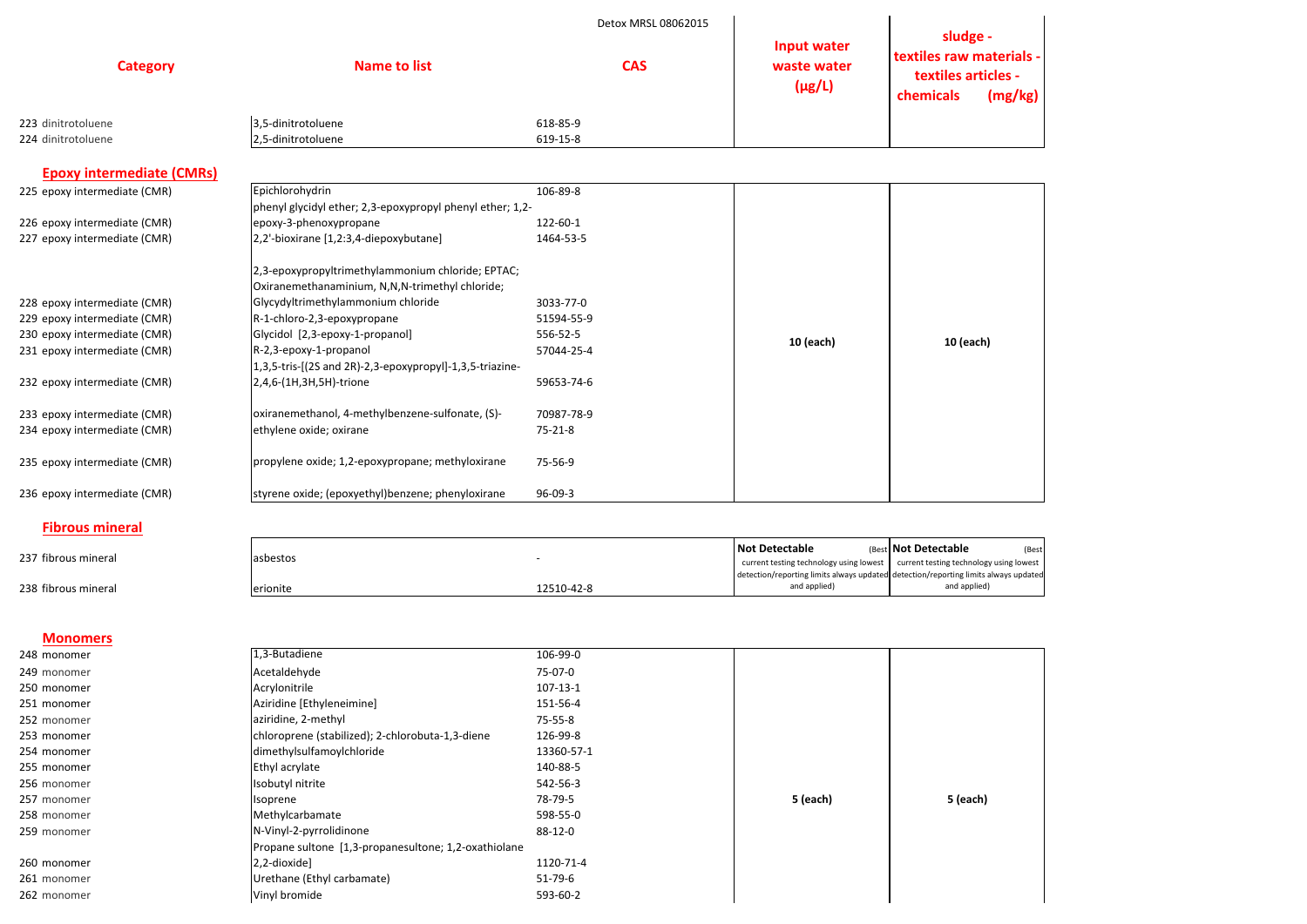

|                 |                      | Detox MRSL 08062015 |                                           |                                                                                     |
|-----------------|----------------------|---------------------|-------------------------------------------|-------------------------------------------------------------------------------------|
| <b>Category</b> | <b>Name to list</b>  | <b>CAS</b>          | Input water<br>waste water<br>$(\mu g/L)$ | sludge -<br>textiles raw materials -<br>textiles articles -<br>(mg/kg)<br>chemicals |
| 263 monomer     | Vinyl chloride       | $75-01-4$           |                                           |                                                                                     |
| 264 monomer     | Acrylamide           | 79-06-1             |                                           |                                                                                     |
| 265 monomer     | N-Methylolacrylamide | 924-42-5            |                                           |                                                                                     |
|                 |                      |                     |                                           |                                                                                     |

# **Respirable particles**

### **Solvents**

| 308 solvent | 1,4-Dioxane                     | 123-91-1       | 10 |     |
|-------------|---------------------------------|----------------|----|-----|
| 309 solvent | 2-methoxypropanol               | 1589-47-5      | b. | 10  |
| 310 solvent | 2-methoxypropyl acetate         | 70657-70-4     | 5  |     |
| 311 solvent | Benzene                         | $71-43-2$      |    | 0,5 |
| 312 solvent | Cyclododecane                   | 294-62-2       | 10 |     |
| 313 solvent | Dimethyl formamide (DMF)        | 68-12-2        | 10 |     |
| 314 solvent | Ethanol                         | 64-17-5        | 10 | 10  |
| 315 solvent | Furan                           | 110-00-9       | 10 |     |
| 316 solvent | hexamethylphosphoramide (HEMPA) | 680-31-9       | 10 |     |
| 317 solvent | Methanol                        | 67-56-1        | 10 | 5   |
| 318 solvent | Methyl isobutyl ketone          | 108-10-1       | 5  | 5.  |
| 319 solvent | N,N-dimethylacetamide           | 127-19-5       | 10 |     |
| 320 solvent | Nitrilotriacetic acid           | 139-13-9       | 10 |     |
| 321 solvent | N-methyl-2-pyrrolidone          | 872-50-4       | 10 |     |
| 322 solvent | N-methylformamide               | 123-39-7       | 10 |     |
| 323 solvent | Toluene                         | 108-88-3       |    |     |
| 324 solvent | Ethylbenzene                    | $100 - 41 - 4$ |    |     |

# **Petroleum distillates & related chemicals**

| 305 respirable particles | Aluminium oxide (particles of respirable size)  | 1344-28-1                         | Not Detectable                                                                      | (Best   <b>Not Detectable</b><br>(Best                                            |
|--------------------------|-------------------------------------------------|-----------------------------------|-------------------------------------------------------------------------------------|-----------------------------------------------------------------------------------|
| 306 respirable particles | Silica (particles of respirable size)           | 14464-46-1; 14808-60-7; 7631-86-9 | detection/reporting limits always updated detection/reporting limits always updated | current testing technology using lowest   current testing technology using lowest |
| 307 respirable particles | Titanium dioxide (particles of respirable size) | 13463-67-7; 1317-70-0; 1317-80-2  | and applied)                                                                        | and applied)                                                                      |

| 325 petroleum distillate (CMR cat 1A/1B) | extracts, petroleum, light naphthenic distillate solvent            | 64742-03-6 |          |          |
|------------------------------------------|---------------------------------------------------------------------|------------|----------|----------|
| 326 petroleum distillate (CMR cat 1A/1B) | distillate aromatic extract                                         | 64742-04-7 |          |          |
|                                          |                                                                     |            |          |          |
| 327 petroleum distillate (CMR cat 1A/1B) | extracts, petroleum, light paraffinic distillate solvent            | 64742-05-8 |          |          |
|                                          |                                                                     |            |          |          |
| 328 petroleum distillate (CMR cat 1A/1B) | extracts, petroleum, heavy naphthenic distillate solvent 64742-11-6 |            |          |          |
| 329 petroleum distillate (CMR cat 1A/1B) | distillates, petroleum, chemically neutralized middle               | 64742-30-9 |          |          |
|                                          |                                                                     |            |          |          |
| 330 petroleum distillate (CMR cat 1A/1B) | solvent-dewaxed heavy paraffinic petroleum distillates              | 64742-65-0 |          |          |
| 331 petroleum distillate (CMR cat 1A/1B) | benzin 140 - 300                                                    | 8002-05-9  |          |          |
| 332 petroleum distillate (CMR cat 1A/1B) | naphtha                                                             | 8030-30-6  |          |          |
| 333 petroleum distillate (CMR cat 1A/1B) | pitch                                                               | 61789-60-4 |          |          |
| 334 petroleum distillate (CMR cat 1A/1B) | petroleum naphtha                                                   | 64741-41-9 |          |          |
| 335 petroleum distillate (CMR cat 1A/1B) | hydrotreated light straight run (petroleum)                         | 64742-49-0 | 5 (each) | 5 (each) |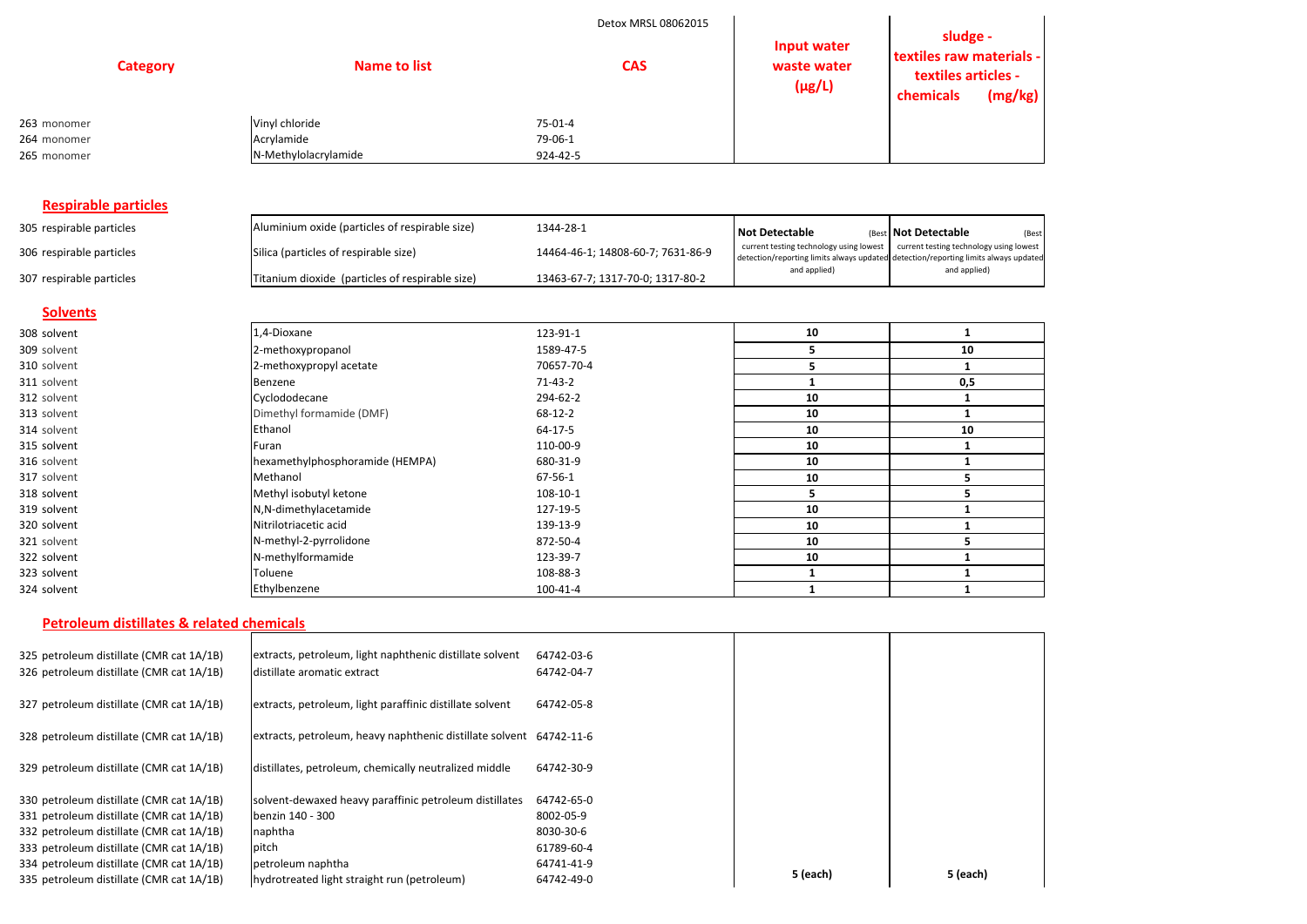|                                          |                                                                           | Detox MRSL 08062015 |                                           | sludge -                                                                |
|------------------------------------------|---------------------------------------------------------------------------|---------------------|-------------------------------------------|-------------------------------------------------------------------------|
| <b>Category</b>                          | <b>Name to list</b>                                                       | <b>CAS</b>          | Input water<br>waste water<br>$(\mu g/L)$ | textiles raw materials -<br>textiles articles -<br>(mg/kg)<br>chemicals |
|                                          | distillates (petroleum), hydrotreated (mild) heavy                        |                     |                                           |                                                                         |
| 336 petroleum distillate (CMR cat 1A/1B) | naphthenic (9ci);<br>hydrotreated heavy paraffinic petroleum distillates  | 64742-52-5          |                                           |                                                                         |
| 337 petroleum distillate (CMR cat 1A/1B) | (mineral oil)<br>distillates (petroleum), solvent-refined (mild) heavy    | 64742-54-7          |                                           |                                                                         |
| 338 petroleum distillate (CMR cat 1A/1B) | paraffinic (9ci)<br>distillates (petroleum), solvent-refined (mild) light | 64741-88-4          |                                           |                                                                         |
| 339 petroleum distillate (CMR cat 1A/1B) | paraffinic (9ci)                                                          | 64741-89-5          |                                           |                                                                         |
| 340 petroleum distillate (CMR cat 1A/1B) | aromatic naphtha, type 1                                                  | 64742-95-6          |                                           |                                                                         |
| 341 petroleum distillate (CMR cat 1A/1B) | aromatic petroleum derivative solvent                                     | 68477-31-6          |                                           |                                                                         |
| 342 petroleum distillate (CMR cat 1A/1B) | petrolatum                                                                | 8009-03-8           |                                           |                                                                         |
| 343 additive/sealant                     | <b>Bitumen</b>                                                            | 64742-93-4          |                                           |                                                                         |
| 344 coal distillate (CMR cat 1A/1B)      | Coal Tar oil                                                              | 65996-82-9          |                                           |                                                                         |

#### **Others**

| $351 -$ | (2-chloroethyl)(3-hydroxypropyl)ammonium chloride<br>(4-ethoxyphenyl)(3-(4-fluoro-3-                | 40722-80-3     | 10                                                                               | $\mathbf{1}$                                                                                                                                                                    |
|---------|-----------------------------------------------------------------------------------------------------|----------------|----------------------------------------------------------------------------------|---------------------------------------------------------------------------------------------------------------------------------------------------------------------------------|
| $352 -$ | phenoxyphenyl)propyl)dimethylsilane                                                                 | 105024-66-6    |                                                                                  |                                                                                                                                                                                 |
| $353 -$ | (BHA) Butylated hydroxyanisole                                                                      | 25013-16-5     | 5                                                                                | 10                                                                                                                                                                              |
|         | 1-(2-amino-5-chlorophenyl)-2,2,2-trifluoro-1,1-<br>ethanediol, hydrochloride, containing < 0.1 % 4- |                |                                                                                  |                                                                                                                                                                                 |
| $354 -$ | chloroaniline (EC No 203-401-0)<br>2-butyryl-3-hydroxy-5-thiocyclohexan-3-yl-cyclohex-2-            | 214353-17-0    |                                                                                  |                                                                                                                                                                                 |
| $355 -$ | en-1-one                                                                                            | 94723-86-1     |                                                                                  |                                                                                                                                                                                 |
| $356 -$ | 2-nitroanisole                                                                                      | $91 - 23 - 6$  |                                                                                  |                                                                                                                                                                                 |
| $357 -$ | 2-nitronaphthalene                                                                                  | 581-89-5       |                                                                                  |                                                                                                                                                                                 |
| $358 -$ | 2-Nitropropane                                                                                      | 79-46-9        |                                                                                  |                                                                                                                                                                                 |
| 359 -   | 2-nitrotoluene                                                                                      | 88-72-2        | $5$ (each)                                                                       | $1$ (each)                                                                                                                                                                      |
| $360 -$ | 4,4'-Methylenbis(N-(1-methylpropyl)benzolamin)                                                      | 5285-60-9      |                                                                                  |                                                                                                                                                                                 |
| $361 -$ | 4-Nitrobiphenyl                                                                                     | 92-93-3        |                                                                                  |                                                                                                                                                                                 |
| $362 -$ | 5-Nitroacenaphthene                                                                                 | 602-87-9       |                                                                                  |                                                                                                                                                                                 |
|         | 7-methoxy-6-(3-morpholin-4-yl-propoxy)-3H-quinazolin-                                               |                |                                                                                  |                                                                                                                                                                                 |
| $363 -$ | 4-one Containing ≥ 0.5 % formamide (EC No 200-842-0) 199327-61-2                                    |                |                                                                                  |                                                                                                                                                                                 |
| $364 -$ | AEEA [2-(2-aminoethylamino)ethanol]                                                                 | $111 - 41 - 1$ |                                                                                  |                                                                                                                                                                                 |
| $365 -$ | Aniline                                                                                             | 62-53-3        | 5                                                                                | 5                                                                                                                                                                               |
| $366 -$ | Azobenzene                                                                                          | 103-33-3       | $\mathbf{1}$                                                                     | $\mathbf{1}$                                                                                                                                                                    |
| $367 -$ | Carbon black                                                                                        | 1333-86-4      | <b>Not Detectable</b><br>current testing technology using lowest<br>and applied) | (Best Not Detectable<br>(Best<br>current testing technology using lowest<br>detection/reporting limits always updated detection/reporting limits always updated<br>and applied) |
| $368 -$ | chloro-N,N-dimethylformiminium chloride                                                             | 3724-43-4      |                                                                                  |                                                                                                                                                                                 |
| 369 -   | Colchicine                                                                                          | 64-86-8        | $\mathbf{1}$                                                                     | $\mathbf{1}$                                                                                                                                                                    |
| 370 -   | Diazoaminobenzene                                                                                   | 136-35-6       |                                                                                  |                                                                                                                                                                                 |
| $371 -$ | Formaldehyde                                                                                        | 50-00-0        | 10                                                                               | 15                                                                                                                                                                              |
| $372 -$ | formamide                                                                                           | $75-12-7$      |                                                                                  |                                                                                                                                                                                 |
| $373 -$ | Hydrazine                                                                                           | 302-01-2       |                                                                                  |                                                                                                                                                                                 |

| aterials - |  |
|------------|--|
| icles -    |  |
| (mg/kg)    |  |
|            |  |
|            |  |
|            |  |
|            |  |
|            |  |
|            |  |
|            |  |
|            |  |

| (Best<br>gy using lowest<br>always updated |
|--------------------------------------------|
| I)                                         |
|                                            |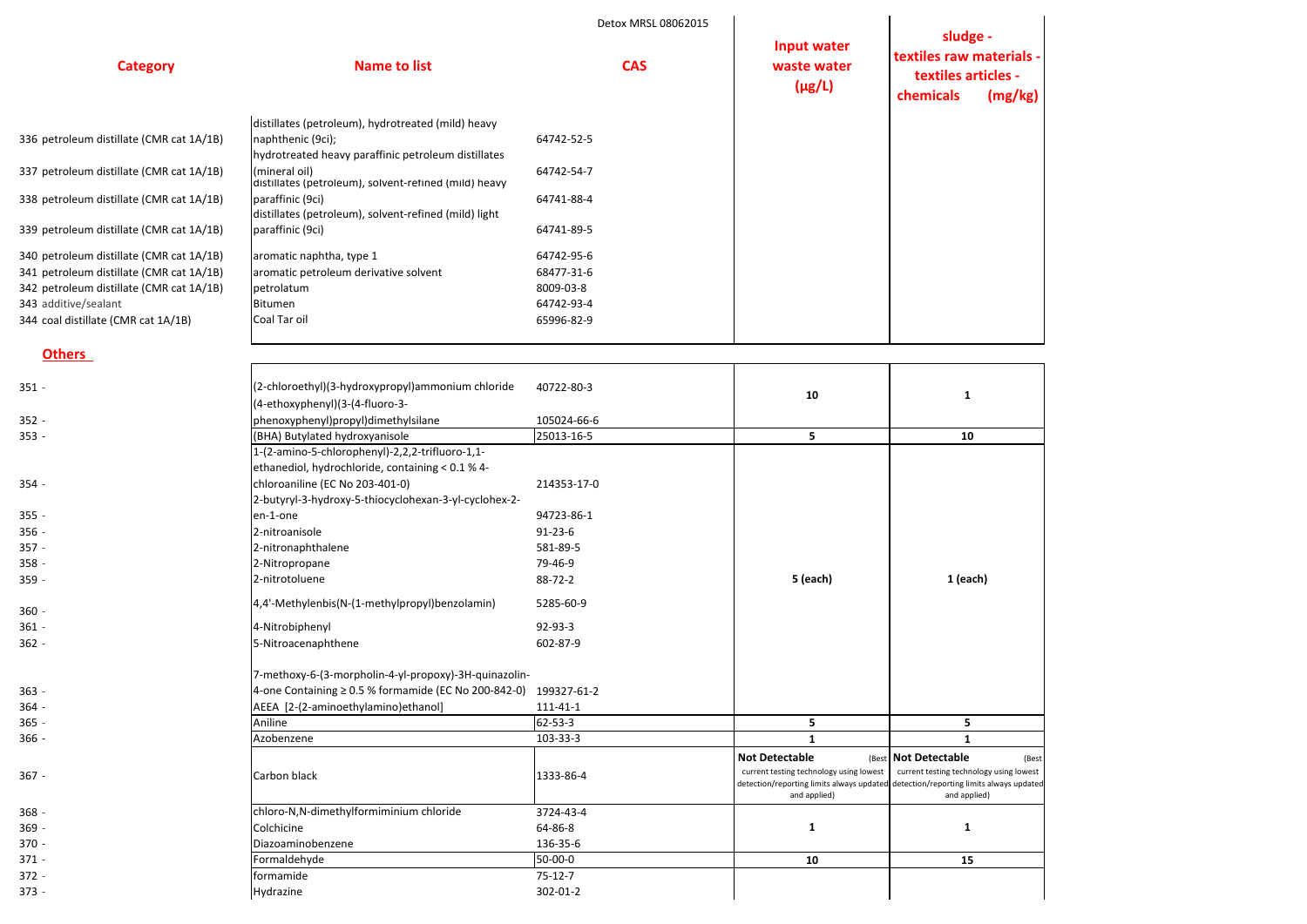

|                                         |                                                                                      | Detox MRSL 08062015               |                                                  |                                                                                     |
|-----------------------------------------|--------------------------------------------------------------------------------------|-----------------------------------|--------------------------------------------------|-------------------------------------------------------------------------------------|
| <b>Category</b>                         | <b>Name to list</b>                                                                  | <b>CAS</b>                        | <b>Input water</b><br>waste water<br>$(\mu g/L)$ | sludge -<br>textiles raw materials -<br>textiles articles -<br>(mg/kg)<br>chemicals |
| $374 -$                                 | hydrazobenzene                                                                       | 122-66-7                          |                                                  |                                                                                     |
| $375 -$                                 | hydroquinone (1,4-Dihydroxybenzene)                                                  | 123-31-9                          |                                                  |                                                                                     |
| $376 -$                                 | methoxyacetic acid                                                                   | 625-45-6                          |                                                  |                                                                                     |
| $377 -$                                 | Methylazoxymethanol acetate<br>Michler's base (N,N,N',N'-tetramethyl-4,4'-           | 592-62-1                          |                                                  |                                                                                     |
| $378 -$                                 | methylendianiline)                                                                   | $101 - 61 - 1$                    |                                                  |                                                                                     |
| $379 -$                                 | N-(2-Naphthyl) anilin                                                                | 135-88-6                          |                                                  |                                                                                     |
| $380 -$                                 | N,N-(dimethylamino)thioacetamide hydrochloride                                       | 27366-72-9                        | $5$ (each)                                       | $5$ (each)                                                                          |
| $381 -$                                 | N,N'-Bis-(1-ethyl-3-methylpentyl)-1,4-benzendiamin                                   | 139-60-6                          |                                                  |                                                                                     |
| $382 -$                                 | N, N-di-2-naphthyl-benzen-1, 4-diamin (Diafen NN)<br>N-[6,9-dihydro-9-[[2-hydroxy-1- | 93-46-9                           |                                                  |                                                                                     |
|                                         | (hydroxymethyl)ethoxy]methyl]-6-oxo-1H-purin-2-                                      |                                   |                                                  |                                                                                     |
| $383 -$                                 | yl]acetamide                                                                         | 84245-12-5                        |                                                  |                                                                                     |
| 384 -                                   | O-isobutyl-N-ethoxy carbonylthiocarbamate                                            | 103122-66-3                       |                                                  |                                                                                     |
| 385 -                                   | o-Phenylphenate, sodium                                                              | 132-27-4                          |                                                  |                                                                                     |
| $386 -$                                 | o-Phenylphenol                                                                       | 90-43-7                           | 10                                               | 10                                                                                  |
| $387 -$                                 | Phenolphthalein                                                                      | 77-09-8                           |                                                  |                                                                                     |
| $388 -$                                 | Phenylhydrazine                                                                      | 100-63-0                          |                                                  |                                                                                     |
| 389 -                                   | phenylhydrazine hydrochloride                                                        | 27140-08-5; 59-88-1               |                                                  |                                                                                     |
| $390 -$                                 | phenylhydrazinium sulphate (2:1)                                                     | 52033-74-6                        |                                                  |                                                                                     |
|                                         | potassium 1-methyl-3-morpholinocarbonyl-4-[3-(1-                                     |                                   |                                                  |                                                                                     |
|                                         | methyl-3-morpholinocarbonyl-5-oxo-2-pyrazolin-4-                                     |                                   | $5$ (each)                                       | $5$ (each)                                                                          |
|                                         | ylidene)-1-propenyl]pyrazole-5-olate containing < 0.5 %                              |                                   |                                                  |                                                                                     |
| $391 -$                                 | N, N-dimethylformamide (EC No 200-679-5),                                            | 183196-57-8                       |                                                  |                                                                                     |
| 392 -                                   | Pyridine                                                                             | 110-86-1                          |                                                  |                                                                                     |
| 393 -                                   | tetrahydrothiopyran-3-carboxaldehyde                                                 | 61571-06-0                        |                                                  |                                                                                     |
| 394 -                                   | Thioacetamide                                                                        | 62-55-5                           |                                                  |                                                                                     |
| $395 -$                                 | Thiourea                                                                             | 62-56-6                           |                                                  |                                                                                     |
| $396 -$                                 | Toluene diisocyanate (1,3-)                                                          | 26471-62-5                        | 1 (each)                                         | $1$ (each)                                                                          |
| 397 -                                   | toluene diisocyanate (2,4-)                                                          | 584-84-9                          |                                                  |                                                                                     |
| 398 -                                   | Trimethyl phosphate                                                                  | 512-56-1                          | $5$ (each)                                       | $5$ (each)                                                                          |
| 399 alkylating agent                    | Diethyl sulfate                                                                      | 64-67-5                           |                                                  |                                                                                     |
| 400 alkylating agent                    | Dimethyl sulfate                                                                     | $77 - 78 - 1$                     |                                                  |                                                                                     |
| 401                                     | Benzophenone                                                                         | 119-61-9                          |                                                  |                                                                                     |
|                                         | benzophenone, 4,4'-bis(dimethylamino)- [Michler's                                    |                                   |                                                  |                                                                                     |
| 402                                     | ketone]                                                                              | 90-94-8                           |                                                  |                                                                                     |
| 403 biocide                             | Cycloheximide                                                                        | 66-81-9                           | 1 (each)                                         | $1$ (each)                                                                          |
| 404 Biocide / antiseptic (inc. Leather) | Dichlorophene [2,2'-Methylenbis(4-chlorophenol)]                                     | $97 - 23 - 4$                     |                                                  |                                                                                     |
| 405 Biocide / antiseptic (inc. Leather) | Metam sodium                                                                         | 137-42-8                          |                                                  |                                                                                     |
| 406 Biocide / fragrance                 | Safrole [5-allyl-1,3-benzodioxole]                                                   | 94-59-7                           |                                                  |                                                                                     |
| $407 -$                                 | <b>Bisphenol A</b>                                                                   | 80-05-7                           | $\mathbf{1}$                                     | $\mathbf{1}$                                                                        |
| 408                                     | boric acid                                                                           | 10043-35-3; 1303-86-2             | 5                                                | 5                                                                                   |
| 409                                     | Boric acid, disodium salt                                                            | 12179-04-3; 1303-96-4; 1330-43-4; | 5                                                | 5                                                                                   |